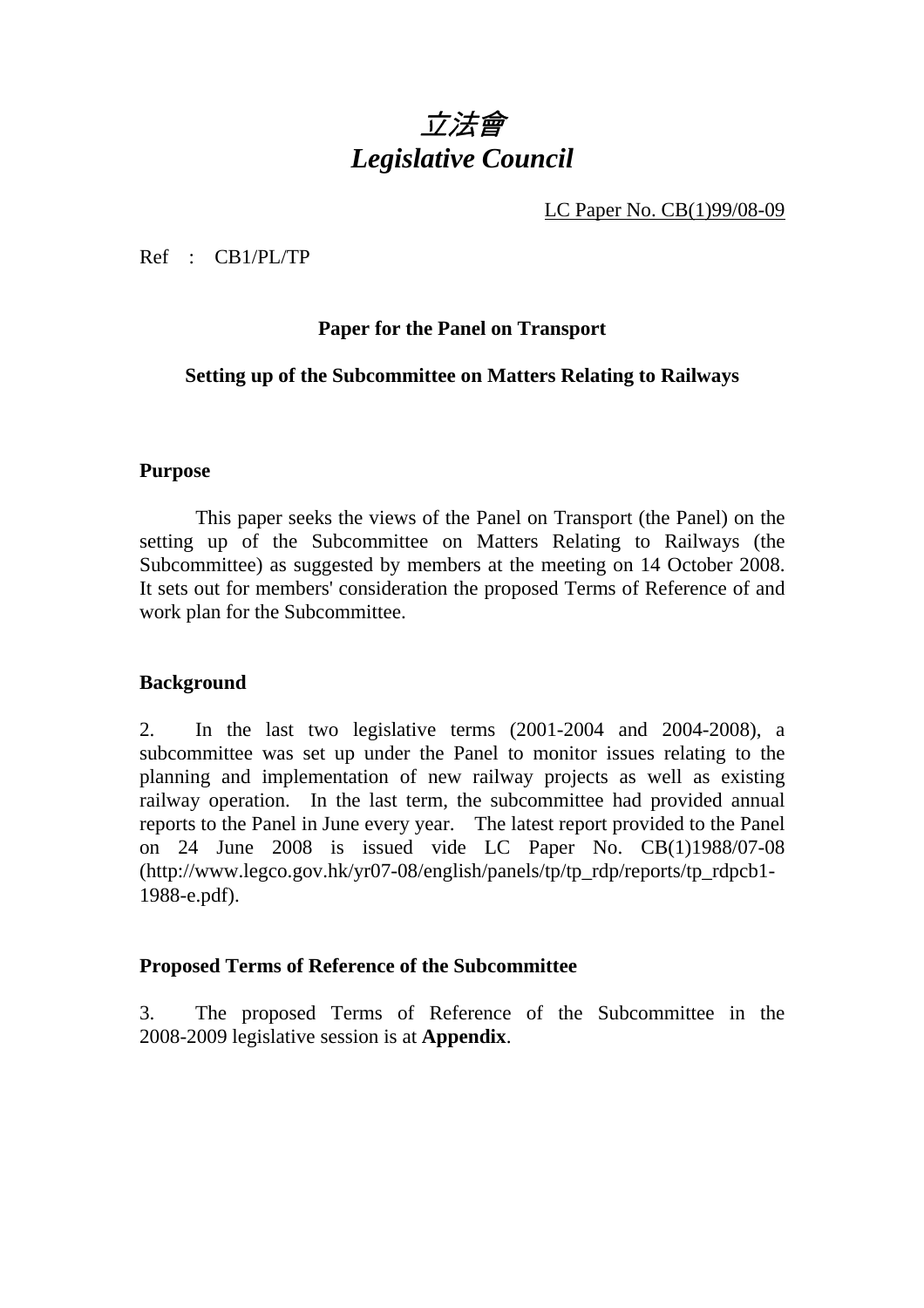### **Subcommittee's proposed work plan**

## Railway planning and implementation

4. Based on the first Railway Development Strategy formulated in 1994 and the new Railway Development Strategy 2000 endorsed by the Chief Executive-in-Council in May 2000, the following component schemes have been identified to meet the railway network expansion needs up to the year 2016:

| I.<br>Completed projects/projects under construction |                                  |                               |
|------------------------------------------------------|----------------------------------|-------------------------------|
|                                                      | Railway project                  | <b>Present status</b>         |
| (a)                                                  | MTR Tseung Kwan O Line           | commissioned in August 2002   |
| <b>West Rail</b><br>(b)                              |                                  | commissioned in December 2003 |
| (c)                                                  | East Rail Extension from<br>Hung | commissioned in October 2004  |
|                                                      | Hom to Tsim Sha Tsui             |                               |
| Ma On Shan to Tai Wai Rail Link<br>(d)               |                                  | commissioned in December 2004 |
| (e)                                                  | Disneyland Resort Line           | commissioned in August 2005   |
| (f)                                                  | Sheung Shui to Lok Ma Chau Spur  | commissioned in August 2007   |
| Line                                                 |                                  |                               |
| (g)                                                  | Kowloon Southern Link            | under construction            |
|                                                      |                                  | for commissioning in 2009     |
| (h)                                                  | MTR Tseung Kwan O Extension      | under construction            |
| (Phase II)                                           |                                  | for commissioning in 2009     |

| <b>Projects under planning</b><br>П. |                       |  |
|--------------------------------------|-----------------------|--|
| Railway project                      | <b>Present status</b> |  |
| <b>Shatin to Central Link</b><br>(a) | under planning        |  |
| West Island Line<br>(b               | under planning        |  |
| South Island Line<br>$\rm(c)$        | under planning        |  |
| Northern Link<br>'d)                 | under planning        |  |
| Hong Kong section of the<br>(e)      | under planning        |  |
| Guangzhou-Shenzhen-Hong Kong         |                       |  |
| <b>Express Rail Link</b>             |                       |  |
| North Island Line                    | under planning        |  |
| Port Rail Line<br>(g)                | under planning        |  |

5. To ensure provision of necessary and appropriate connecting transport services, the Subcommittee will oversee the co-ordination of public transport services to tie in with the new railway services before the commissioning of the new railway lines. As the actual timeframe for implementation of railway projects under planning will be subject to detailed studies on engineering feasibility and financial viability, the Subcommittee will monitor the progress of the related work to ensure timely delivery of railway infrastructure to meet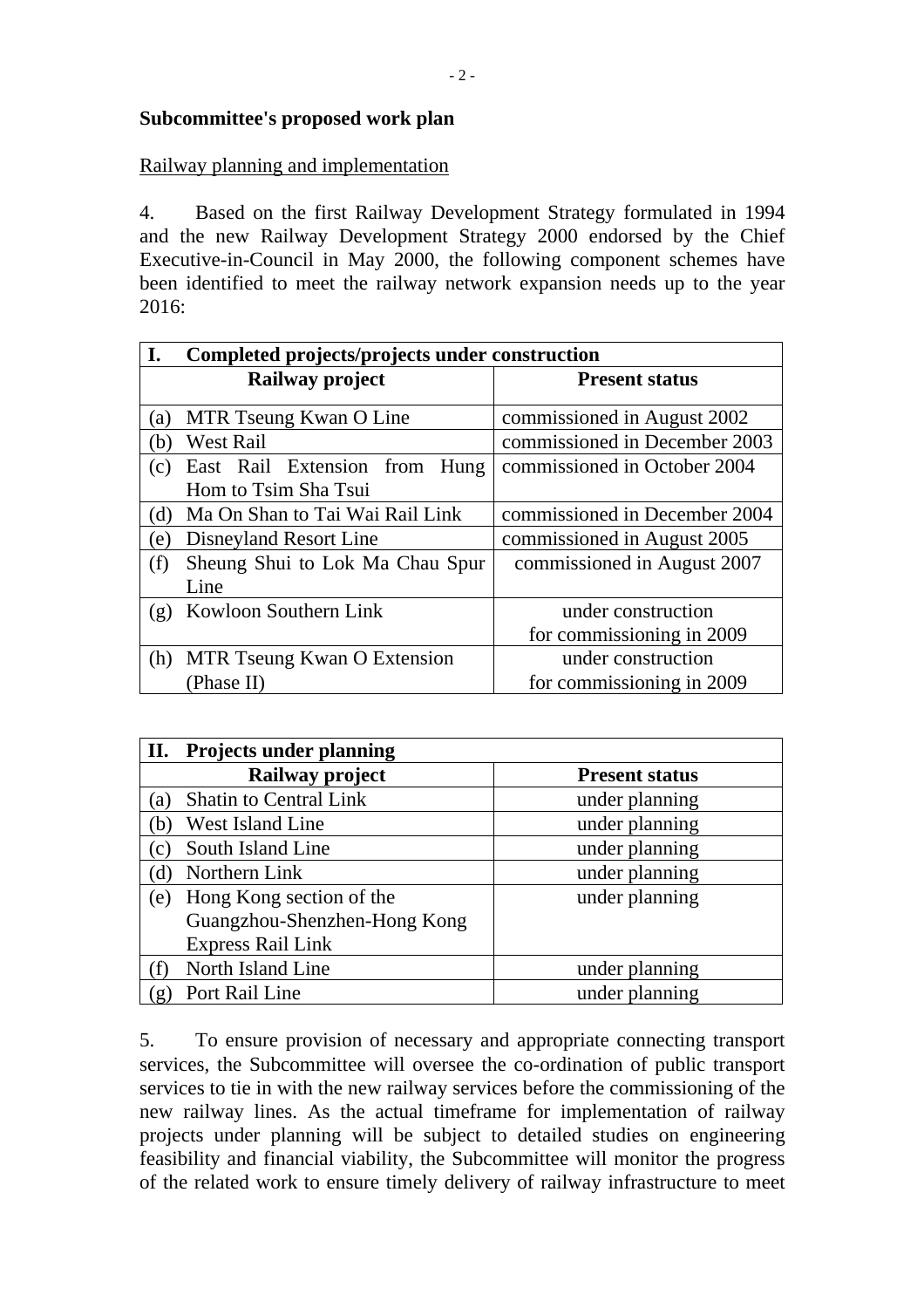the transport needs of the travelling public.

## Railway operation

6. Following the commissioning of new railway lines, the Subcommittee will have to address various problems identified during the initial stage of operation, and discuss with the Administration and the post-merger corporation on measures to enhance the performance and safety of railway services. The Subcommittee will also follow up with the Administration and the post-merger corporation issues relating to the performance and maintenance of existing railway lines.

# **Proposed time frame for completion of work**

7. Given the number of new railway projects in the pipeline and the need to monitor the performance of new railway lines during the initial stage of operation, it is not envisaged that the Subcommittee can complete its work within a short period. The Panel will have to consider the need for continuation of the Subcommittee's work at the end of this legislation session.

8. In line with the existing practice, the Subcommittee will submit a progress report on its work to the Panel at the end of each legislative session. The Subcommittee may also submit a report to the Panel, as necessary, when it has completed its work relating to the review of a particular railway incident, or an important aspect of railway planning and operation.

# **Advice sought**

9. Members are invited to consider the proposed Terms of Reference and work plan of the Subcommittee as set out above, in deciding on the setting up of the Subcommittee.

10. Subject to members' endorsement, the Secretariat will make arrangements for the first meeting and invite Panel members to signify membership for the Subcommittee.

Council Business Division 1 Legislative Council Secretariat 23 October 2008